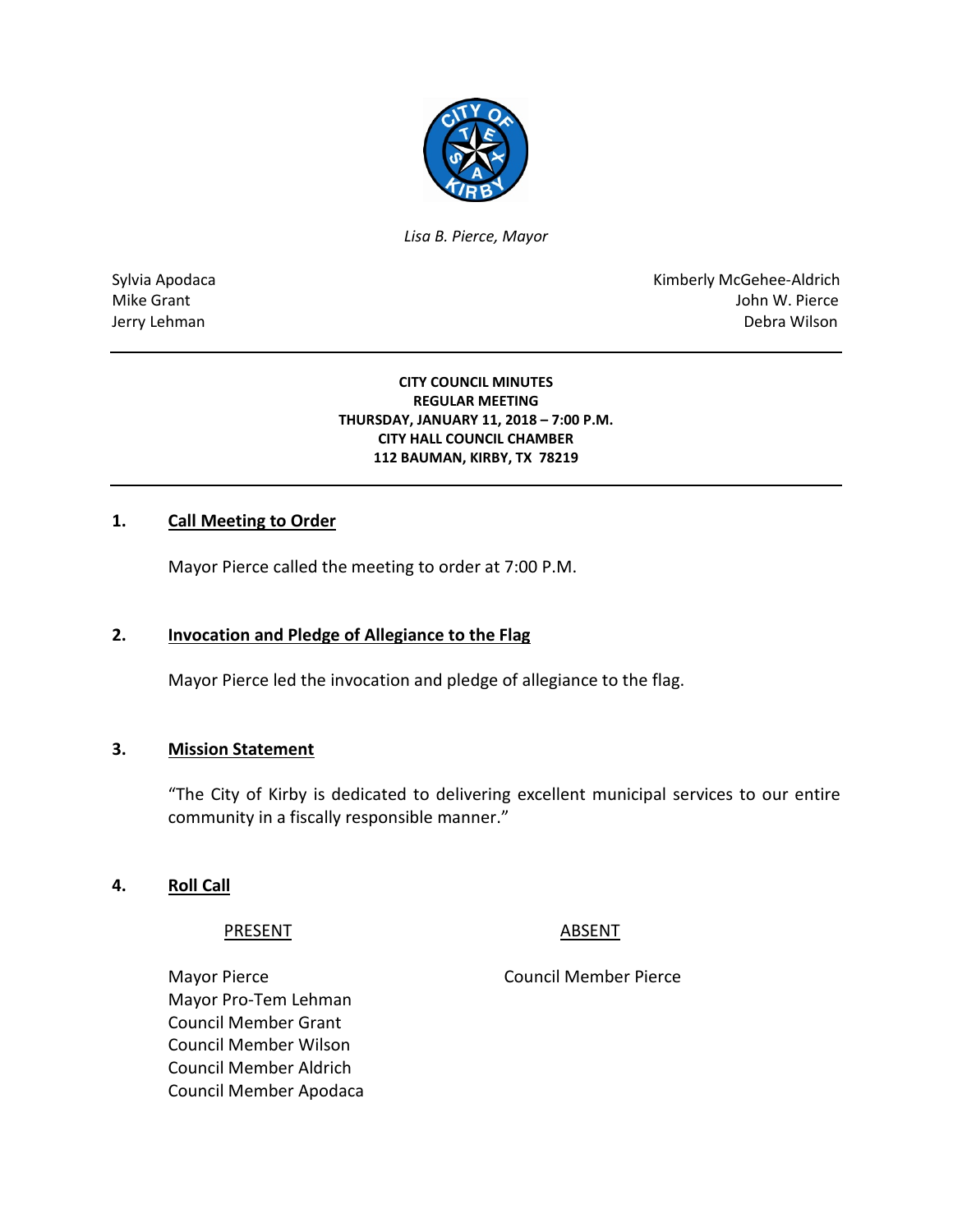## **5. Citizen Participation**

1. Mike Martin – He voiced his concern with a property that has multiple families living in a single family residence and the crime on his street.

2. Steve Pitmon – He voiced his concern with a property that has multiple families living in a single family residence and crime on his street. Also, a boat is parked in front of a home on another street and he said the boat should be removed.

## **6. Consideration Of Minutes:**

### a. Public Hearing/Regular Meeting Of December 28, 2017

Mayor Pro-Tem Lehman moved to approve the minutes of December 28, 2017; seconded by Council Member Wilson. With all voting, "aye" the motion carried with a 6-0 vote.

AYES: 6 NAYES: 0

### **6. Presentation**

### a. Blue Santa Program

Council Member Wilson introduced Samantha Centeno, Dispatch Supervisor, and asked her to share her experience with her first time overseeing the Blue Santa Program. She thanked all the volunteers who helped make this program a success.

Council Member Wilson presented Samantha Centeno with a certificate recognizing her for a successful 2017 Blue Santa Program.

### **7. Discussion And Possible Action**

a. Discussion And Possible Action On Ordinance No. O-2017-829 Adopting Chapter 56 Of The Code Of Ordinances Of The City Of Kirby, Texas For Public Right-Of-Way Management; Regulating The Physical Use, Occupancy And Maintenance Of City Rights-Of-Way By Wireless Network Providers; Describing The Purpose; Providing Definitions; Providing City Procedures For Applications For Permits; Establishing Time Periods For Approval Of Permit Applications; Providing Application Fees And Annual Public Right-Of-Way Rental Rates; Providing Restrictions On Placement Of Network Nodes And Node Support Poles In Municipal Parks And Residential Districts; Adopting A City Design Manual And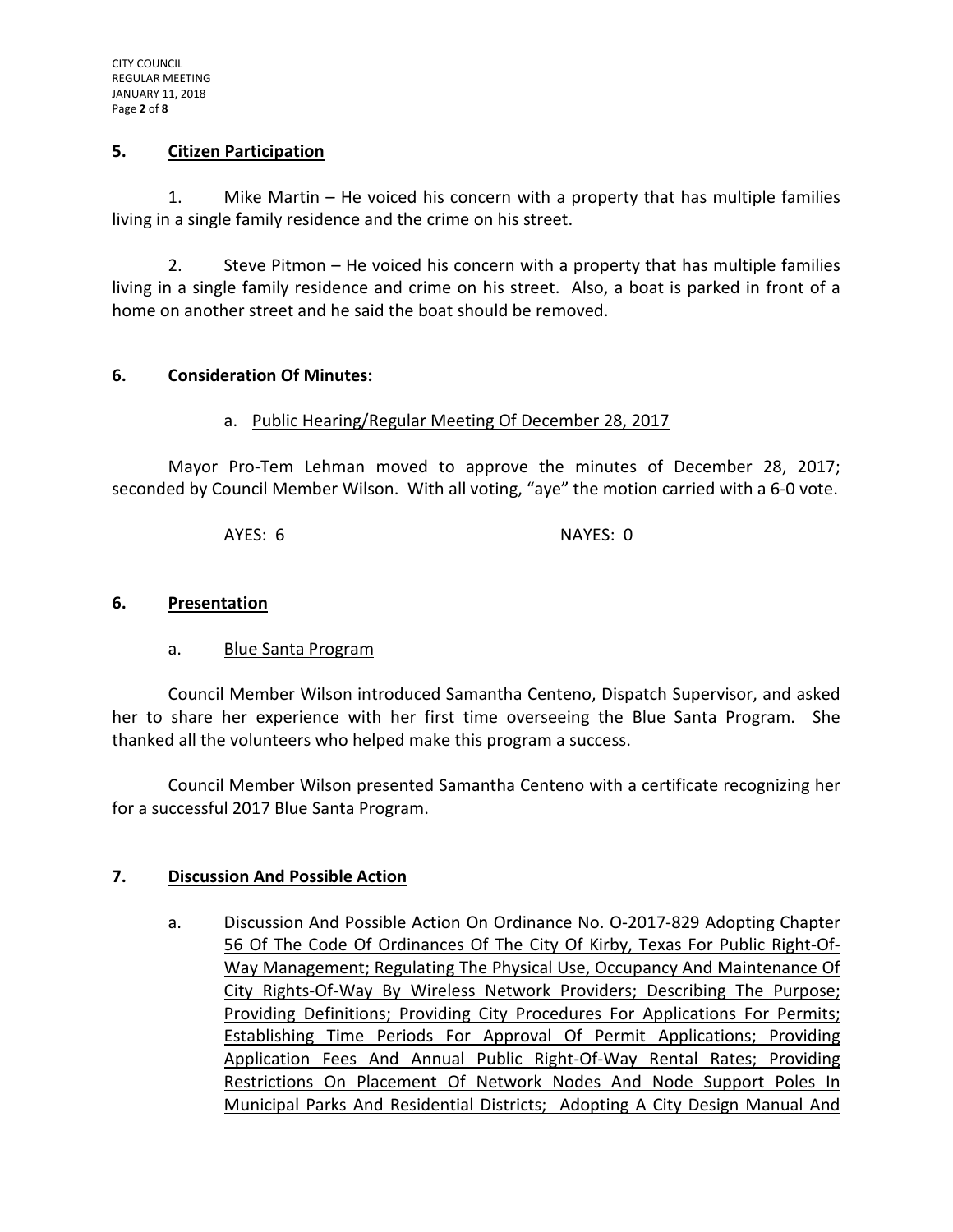Requiring Compliance With The City Design Manual And Applicable Codes For The Installation Of Network Node And Node Support Poles Pursuant To Chapter 284 Of The Texas Local Government Code; And Providing An Effective Date**.** This Is The Second Reading.

Council Member Grant moved to adopt Ordinance No. O-2017-829 adopting Chapter 56 of the Code of Ordinances of the City of Kirby, Texas for public right-of-way management; regulating the physical use, occupancy and maintenance of city rights-of-way by wireless network providers; describing the purpose; providing definitions; providing city procedures for applications for permits; establishing time periods for approval of permit applications; providing application fees and annual public right-of-way rental rates; providing restrictions on placement of network nodes and node support poles in municipal parks and residential districts; adopting a city design manual and requiring compliance with the city design manual and applicable codes for the installation of network node and node support poles pursuant to Chapter 284 of the Texas Local Government Code; and providing an effective date, seconded by Council Member Wilson. With all voting, "aye" the motion carried with a 6-0 vote.

# AYES – 6 NAYES - 0

b. Discussion And Possible Action On Community Development Block Grant Intergovernmental Cooperative Agreement With Bexar County For Arneson And **Scotsman** 

City Manager Vernon stated this is an agreement to solidify the Community Development Block Grant funding we received from Bexar County in the amount of \$232,348.00 for street reconstruction on Scotsman and Arneson. Council approval is needed to move forward.

Council Member Grant moved to accept the Community Development Block Grant Intergovernmental Cooperative Agreement with Bexar County for Arneson and Scotsman, seconded by Council Member Aldrich. With all voting, "aye" the motion carried.

## AYES – 6 NAYES - 0

c. Status Update And Discussion On Code Compliance City Map Program

Officer Megan Thompson presented the newly created Code Compliance City Map Program. She identified the ranking system of the program.

d. Discussion And Possible Action Regarding Economic Development Committee Funding Requests For Fiscal Year 2017-2018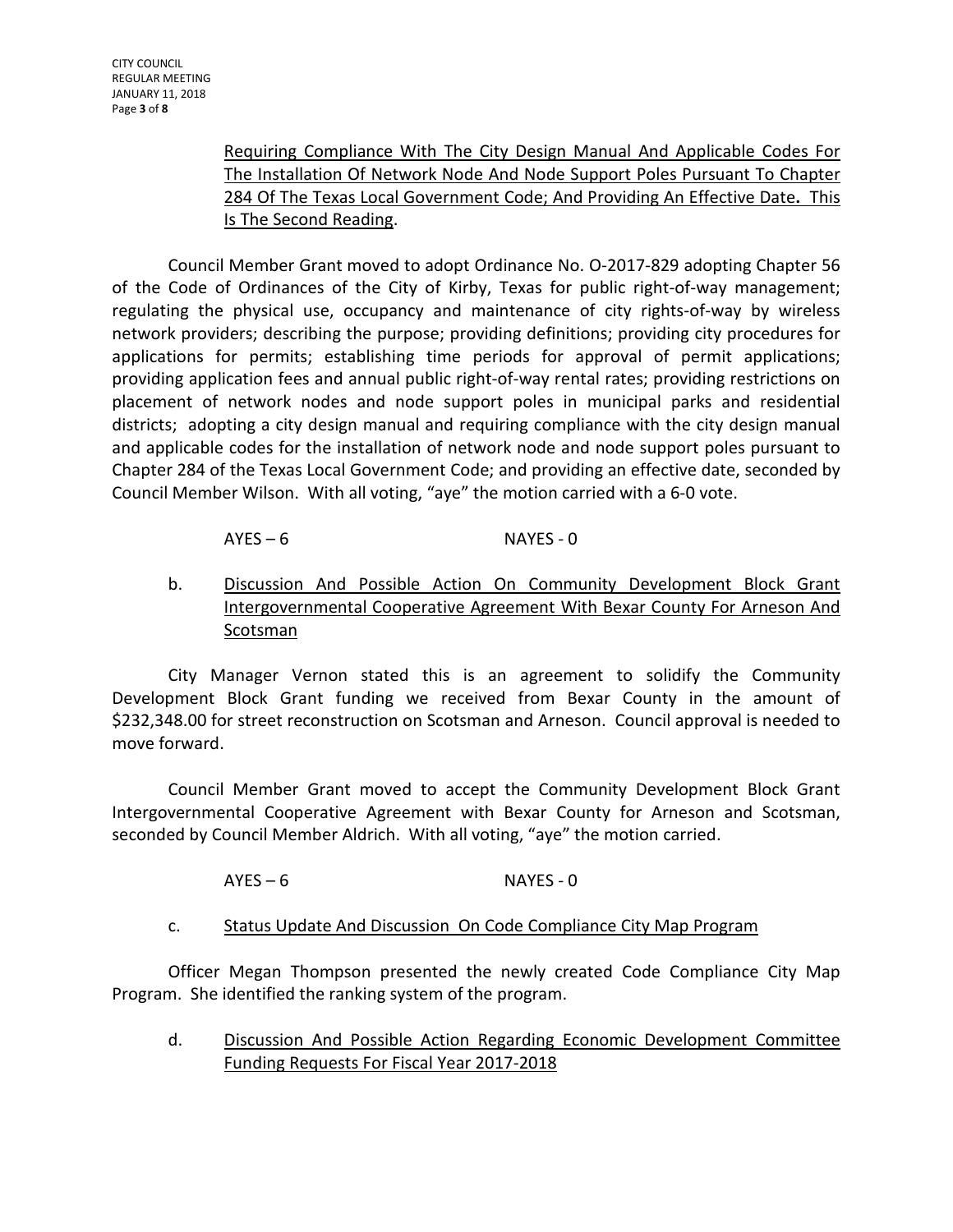Jackie Jackson, Chairperson, Economic Development Committee, provided an update on the Economic Development Committee and stated they are requesting the allocation of funding in the amount of \$10,000. to promote economic growth of the City of Kirby. Some of the categories are: façade program, marketing and public relations money for the website and other kinds of activities, and projects. The current project is signage to promote Kirby.

Jose Garcia, Vice-Chairperson, showed the Council a rendition of the "Welcome to Kirby" sign to be placed by the Kirby HEB Distribution property.

Council Member Grant moved to include an additional \$10,000 in the Economic Development Committee budget; seconded by Mayor Pro-Tem Lehman.

Council Member Aldrich asked where the extra money will come from.

After discussing how to locate the resources, Council Member Grant suggested the Committee include the funds in their next budget.

Council Member Grant withdrew his motion; Mayor Pro-Tem Lehman withdrew his second.

e. Discussion And Possible Action On A Variance Request To The Zoning Ordinance - Section 153.020 (B)(4) "C-2" Commercial District - To Allow The Existing Carport Built Within The Twenty-Five Foot (25') Front Yard Setback; And, Section 153.053 Property And Setback Lines - To Allow The Existing Enclosure Of The Carport To Remain; Located At CB 5941 BLK 5 Lot 51; Otherwise Known As 4807 Gibbs Sprawl Road, City Of Kirby, Bexar County, Texas.

Marc Schnall, City Attorney, informed Council that after reviewing the City's ordinance and the variance request he determined that we no longer have a carport, we have a garage. He recommended taking no action on the applicant's request for a variance for a carport. The second variance request is to allow the existing enclosure of the garage/carport to remain. It would be appropriate to defer any action on whether to grant any variances in relation to the garage until the owner of the property applies for a building permit for the garage and application for any variances that the property owner might need. Whether the variances are because the garage encroaches in the twenty-five (25') foot front setback or whether the garage is constructed with materials other than what is permitted. The ordinance passed in December 2016 had requirements about the kind of material for any structure visible from the street or neighboring property that may be applicable to this structure.

After deliberation, Council Member Aldrich moved to deny both variance requests, seconded by Council Member Grant. With all voting, "aye" the motion carried.

AYES – 6 NAYES - 0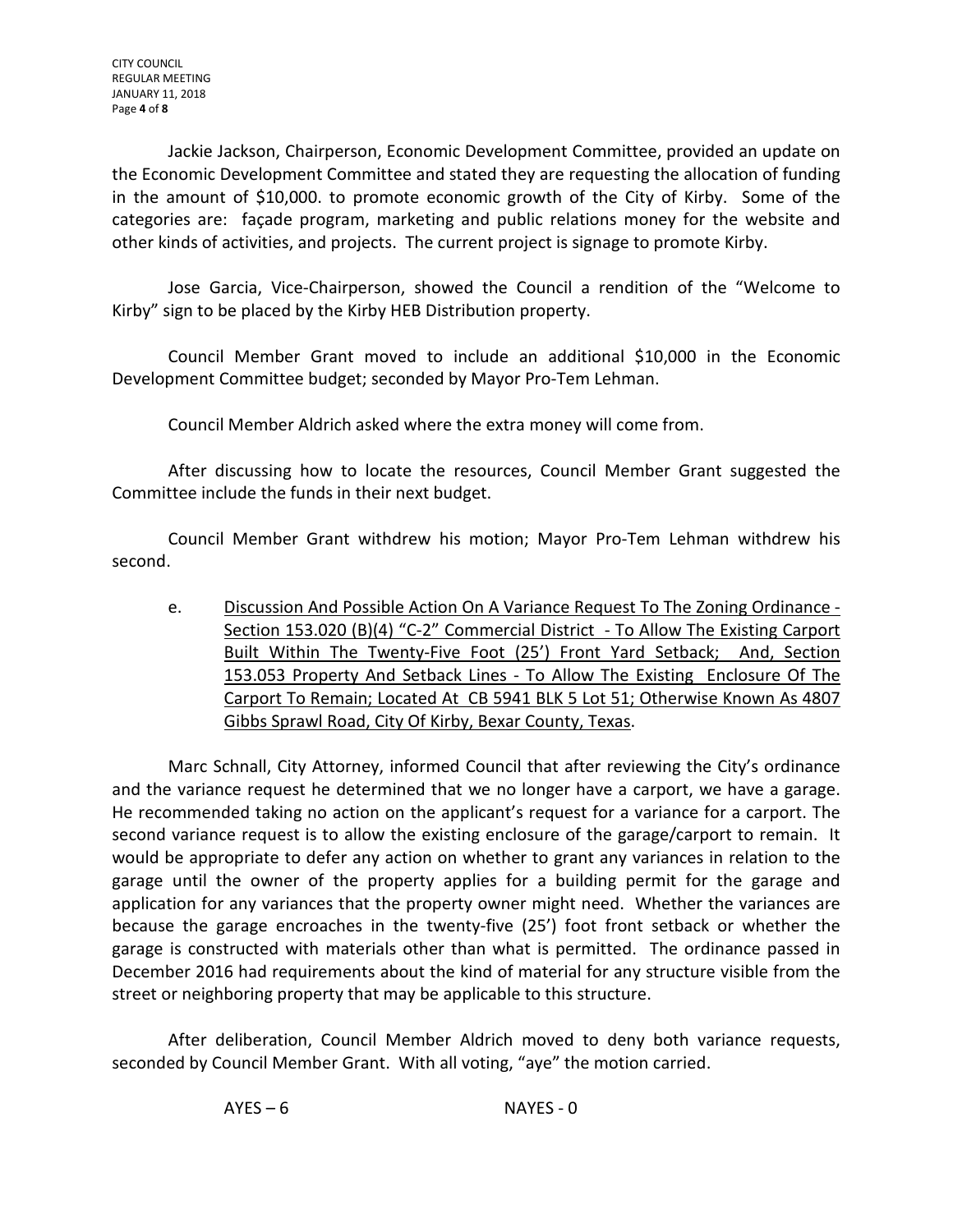## f. Discussion And Possible Action On A Change Order For Pageland/Theodor Reconstruction Project

City Manager Vernon provided a brief overview on this item. Miles Stanley, Ford Engineering and David Garcia, R.L. Jones were present.

Mr. Garcia and Miles Stanley provided the background and sequence of events on the change order.

Mayor Pierce asked Marc Schnall for his thoughts. Marc Schnall offered his opinion that the general conditions of the contract offer the following: 1) suspend work for up to 90 days or 2) terminate for convenience on seven days' notice. He said it's not unusual for this to happen when work orders are presented after the work is done. As far as who is responsible, it is the decision of the governing body.

Council Member Grant moved that all parties, R.L. Jones, Ford Engineering, City Manager Vernon and Mayor Pierce meet and authorize the City Manager to reach an agreement to resolve this issue, seconded by Mayor Pro-Tem Lehman. With all voting, "aye" the motion carried.

# AYES – 6 NAYES - 0

g. Discussion And Possible Action On Existing Ordinance No. O-2012-727 Establishing A Procedure for Certain Underground Utility Construction Within The City Of Kirby, Texas And Providing Penalties For Violations Thereof

Mayor Pierce provided an overview on this item.

Gilbert Salas, Director of Public Works, provided the penalty for violations to Ordinance No. O-2012-727. He suggested placing a time frame on the permit and penalties for exceeding the time frame.

Mayor Pierce asked him to continue his research on this and asked the City Secretary to research permits from other cities. Provide the information to the City Attorney to review and then bring back to Council.

Marc Schnall suggested if the contractor knows the permit is going to expire in 30 days, the contractor will need to apply for a second permit before the first expires. The second permit will be assessed a higher fee. The City cannot charge a second permit fee and a fine. Fines are assessed by the municipal court judge based upon the citation issued by the Public Works Director for enforcement.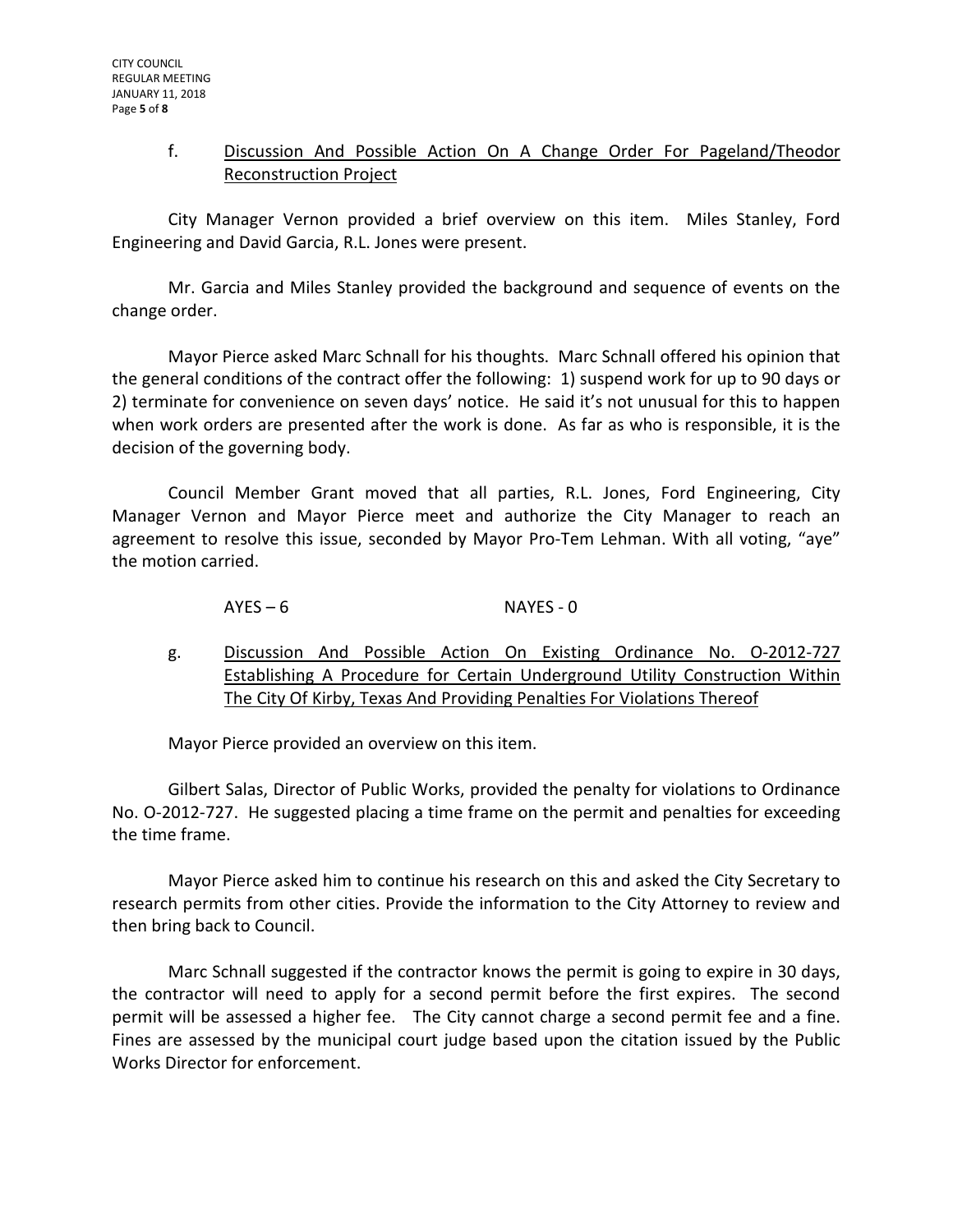## h. Discussion And Possible Action To Appoint A Member To The Planning And Zoning Commission

Sam Richardson, Vice-Chairperson, Planning and Zoning Commission, informed Council that Mr. Martinez served on the Commission before, they will accept him back.

Council Member Grant moved to appoint Raul Martinez to the Planning and Zoning Commission to fill the term created by Reggie Russell, seconded by Council Member Apodaca. With all voting, "aye" the motion carried.

# AYES – 6 NAYES - 0

i. Discussion And Possible Action Authorizing The City Manager To Submit An Application For Funding To The Texas Parks and Wildlife Recreational Trails Program

City Manager Vernon informed Council this is for amenities to the Hike and Bike Trail. We are applying for funding to install four benches and a water fountain. There is a 20% match associated with the Texas Parks and Wildlife Recreational Trails Program. The estimated cost is \$7,666.00 and staff asked for discretion to this amount because there will be additional cost for concrete pads to place the benches and water fountain on. If the grant is approved, staff will come back to Council for a budget amendment. Council Member Wilson asked for garbage receptacles.

Council Member Grant moved to authorize the City Manager to submit an application for funding to the Texas parks and Wildlife Recreational Trails Program, seconded by Council Member Wilson. With all voting, "aye" the motion carried.

- AYES 6 NAYES 0
- j. Discussion And Planning For Completion Of 2017 Water Mains Replacement Project

Roy Heath, San Antonio Constructors, provided an update on the Happiness part of the project. One additional tie in at Happiness and Diadem will completed tomorrow and pavement restoration is scheduled for this coming Monday; final completion for Happiness should be January 19. The Arneson portion of the project required the mobilization of an additional utility crew to assist with the completion due to the inclement weather. The water main is complete, tested and the sample passed yesterday. He said he was aiming to complete the water services on that section by January 19.

Mayor Pierce said she has seen comments on Facebook inquiring if the pavement will be put back to the original condition.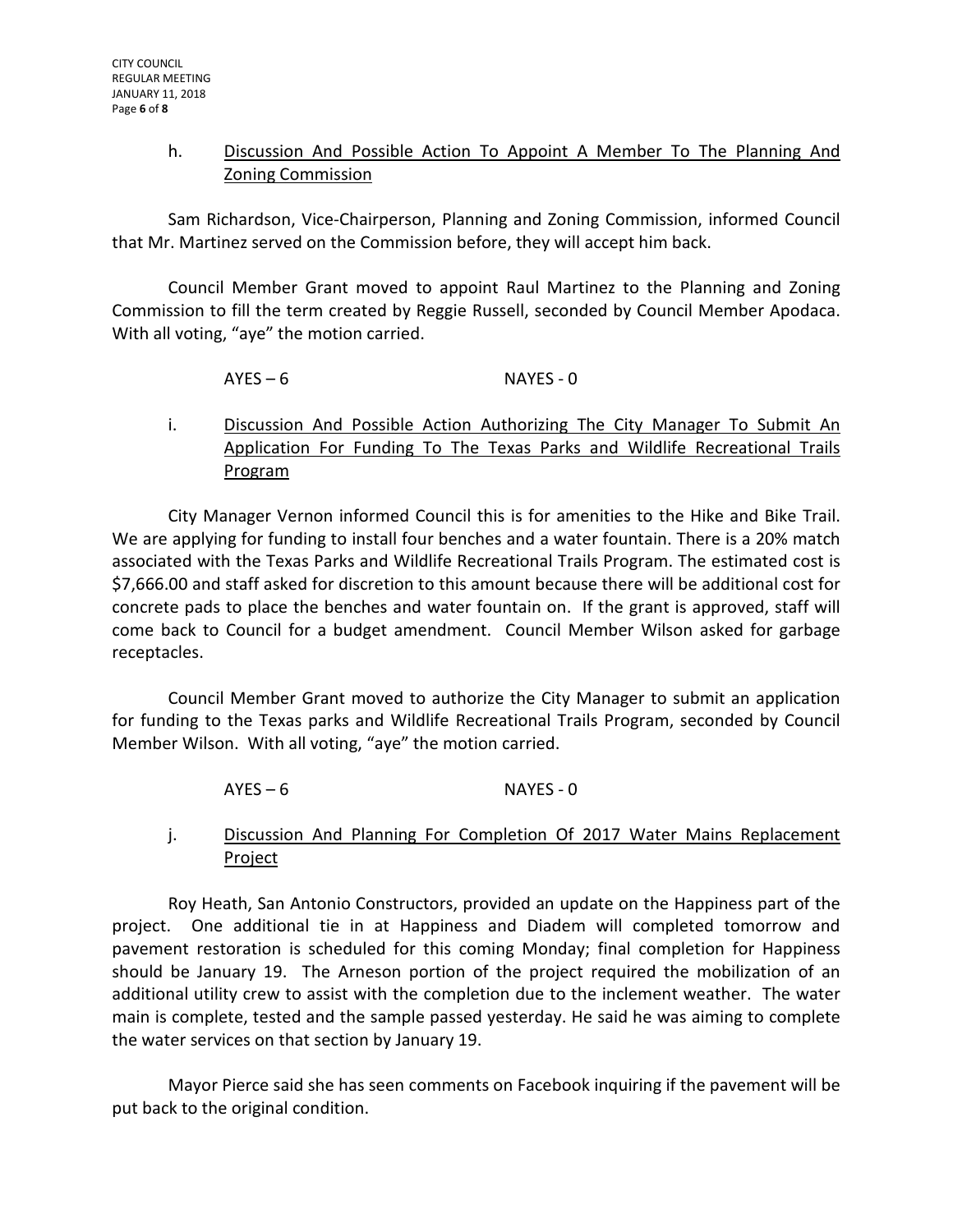Roy Heath said according to the contract from the face of the curb going seven feet toward the center line will be restored.

Council Member Aldrich expressed her concerns with the current condition of Happiness and stated she hoped the street will be restored to its original condition as well as other streets where the water main has been repaired.

### **9. Requests and Announcements**

## a. Requests By Mayor And Council Members For Items To Be Placed On Future City Council Agendas And Announcements On City Events/Community Interests

Council Member Apodaca – She said on Monday she attended the Joint Economic Development Committee/Beautification and Recycle Committee meeting and felt they are working well together. She said the City's Facebook audience is growing.

Council Member Aldrich – She said she attended the Parks and Recreation Committee meeting tonight. The next movie night is March 24, 2018. The Committee members will submit movies for a Facebook poll to decide which movie will be shown. She thanked everyone for attending the meeting.

Mayor Pro-Tem Lehman – He said there should be a meeting with the Building and Standards Commission, the Planning and Zoning Commission and the Economic Development Committee to bring them up to par with what City Council wants to accomplish to improve our city. He said not all of members need to attend.

Council Member Grant – He said he feels good a group of citizens came to tell us about their concerns on their street. He thanked everyone for attending the meeting.

Mayor Pierce – She said on January 23, 2018 Republic Services will have a curb side service to pick up Christmas trees starting at 7:00 A.M.; January 17 – February 16 is the filing period for a place on the May 5, 2018 ballot and residents interested in filing for office can pick up a packet at city hall; on January 13 is the Martin Luther King, Jr. Freedom Rider Parade will start at 9:00 A.M. at Kirby Middle School and end at Friendship Park; and GNELL registration at Friendship Park. The Fire Department and City of Kirby fiesta medals are on sale. With the addition of our K-9 Unit this increases our police department. K-9 Jake has his own Facebook page and Instagram. She thanked Sammy Jo for her involvement in the City and all that she does, and all the volunteers who helped with Blue Santa and she thanked the citizens for voicing their concerns.